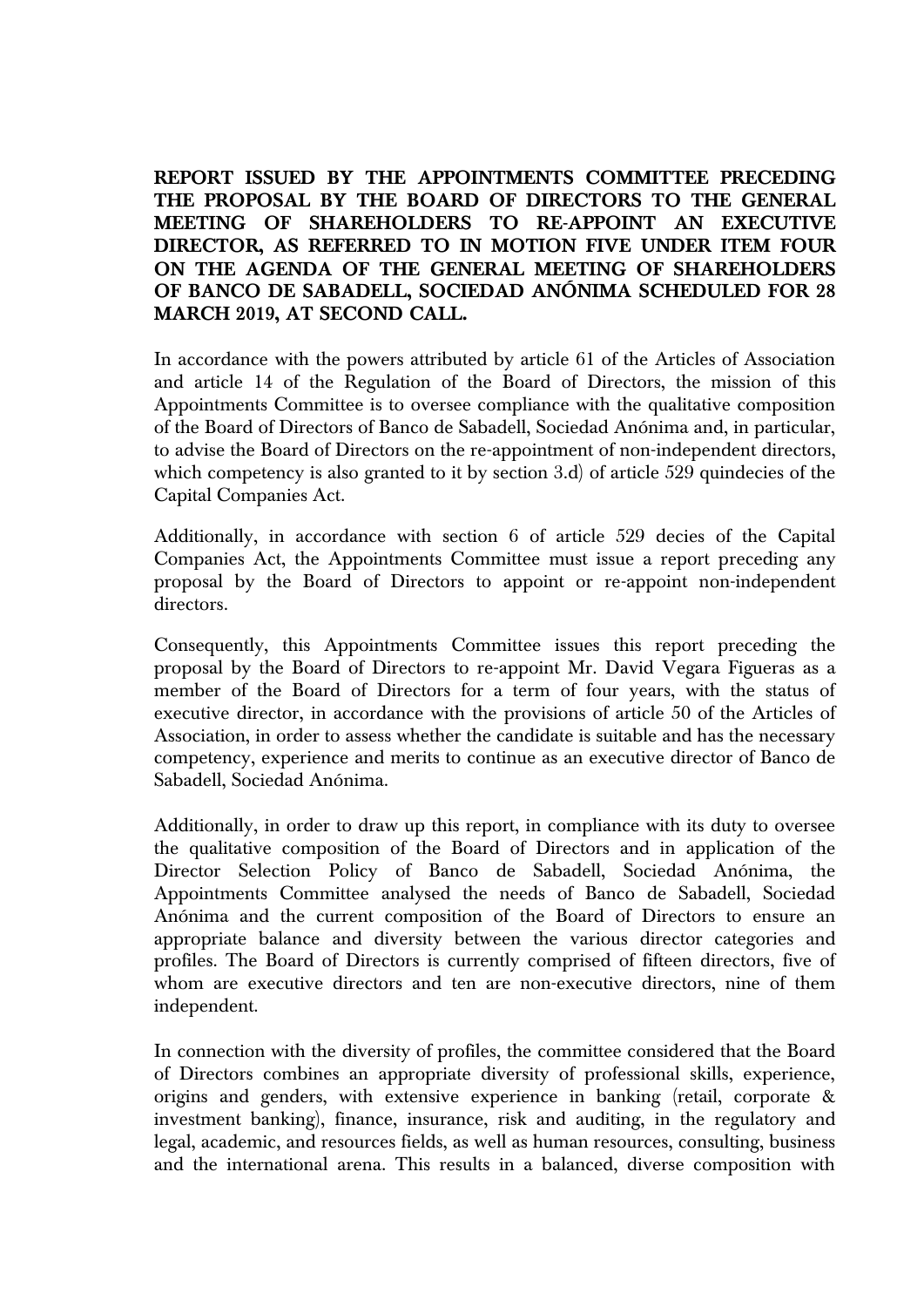sufficient experience to govern a credit institution and ensure the Board of Directors has the effective capacity to perform its functions with the necessary dedication and independence.

The Appointments Committee also carried out an analysis of the suitability requirements to perform the functions of executive director appropriately and, in particular, Mr. David Vegara Figueras's performance, training, career track record, suitability and category of director in the terms set out below.

The Appointments Committee considers that Mr. David Vegara Figueras performed his duties satisfactorily as independent director of Banco de Sabadell, Sociedad Anónima from 2015 to 2019. The Appointments Committee also found that he performed satisfactorily as a member of the Risk Committee since 2015 and as Chairman of that committee from 2016 to January 2019.

In addition to his training in economics and financial markets acquired in the academy, Mr. David Vegara Figueras also has extensive practical experience in banking and finance from the regulatory standpoint, including supervision mechanisms, and in financial stability mechanisms and the management, control and anticipation of risks, with the result that he has the appropriate qualities to be a member of the Board of Directors of a financial institution.

Mr. David Vegara Figueras graduated in Economics and Business Studies from the Autonomous University of Barcelona and holds a Master in Capital Markets from London School of Economics. He was Chairman of Intermoney, S.A. from 1996 to 2003. He was Secretary of State for Economy in the Spanish government from 2004 to 2009. From 2005 to 2009, he was Chairman of the European Union's Financial Services Committee, and Chairman of the EU's Group on Procyclicality from 2008 to 2009. He was Assistant Director of Division S1 of the International Monetary Fund's Western Hemisphere Department from 2010 to 2011, and Deputy Director of that Department from 2011 to 2012. From 2012 to 2015, he was Deputy Managing Director, Banking, of the European Stability Mechanism.

He is also a member of the Supervisory Board of Hellenic Corporation of Assets and Participations. Within the Banco Sabadell group, he is also a member of the Board of Directors of Banco Sabadell, S.A., Institución de Banca Múltiple and SabCapital, S.A. de C.V., SOFOM, E.R.

Based on his track record and performance as director and as Chairman of the Risk Committee, he has demonstrated a deep knowledge of the banking and financial sector and of the main activities and risks of the Banco Sabadell Group, as well as the group's values and banking culture, and it is believed that he will continue to provide significant experience to the Board of Directors and add value in its decision-making processes. As a result, he is fit and suitable to continue as an executive director of Banco de Sabadell, Sociedad Anónima.